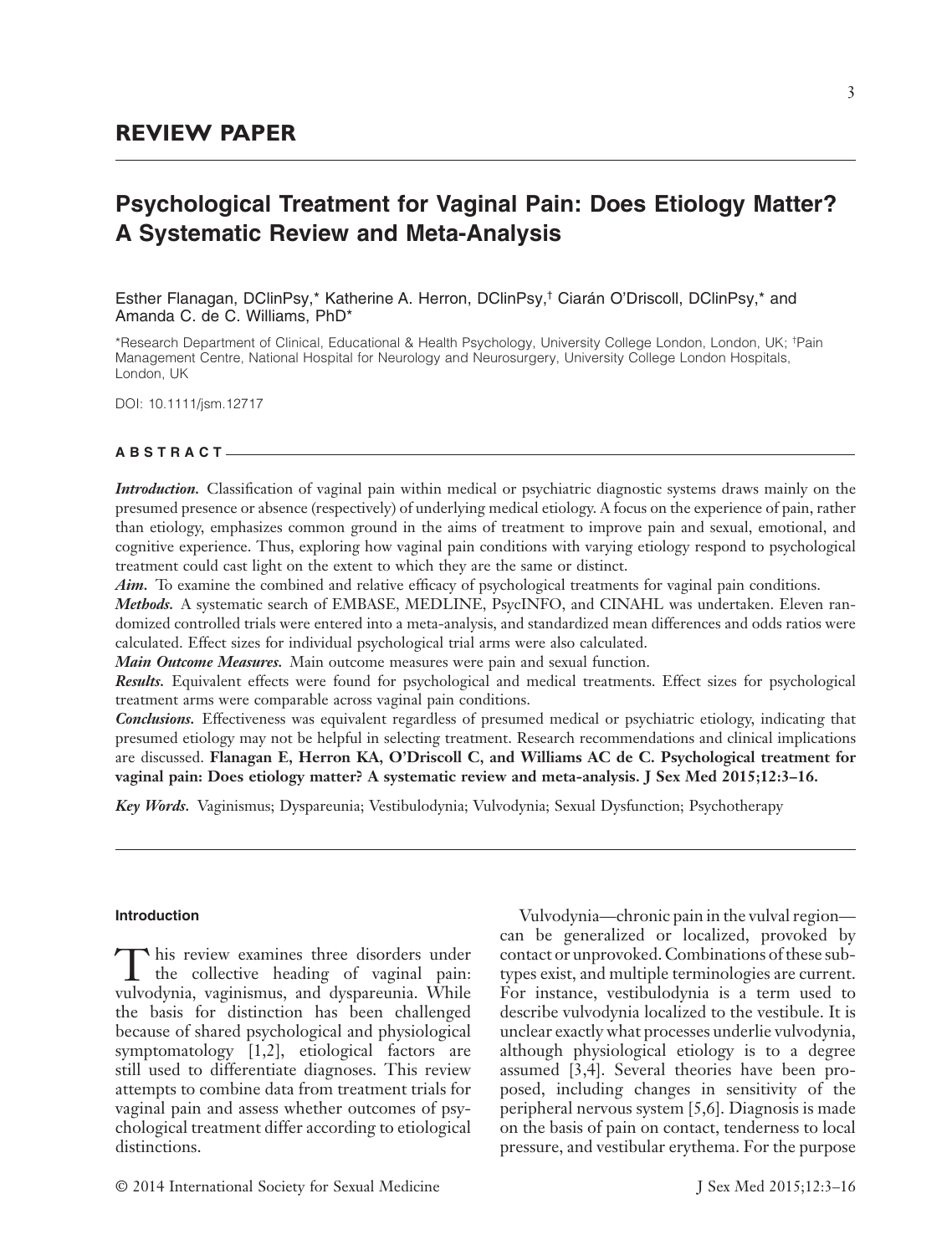of this review, the term "medically defined" refers to disorders that are presumed to be medical in their etiology. While no particular psychological characteristics are required for a diagnosis, unsurprisingly, vaginal pain impacts various aspects of sexual desire and performance [7,8].

Dyspareunia (painful intercourse) is often diagnosed in conjunction with provoked vulvodynia and sometimes these terms are used interchangeably [2]. However, dyspareunia is also defined in the *Diagnostic and Statistical Manual of Mental Disorders* (DSM). In the Fourth Edition, Text Revision (DSM-IV-TR [9]; replaced in 2013 by DSM-5, but current for this review), sexual dysfunction, defined as interference with sexual responsiveness or pleasure that causes marked distress or interpersonal difficulty, included two painful conditions: (i) dyspareunia, defined after exclusion of other medical causes as "recurrent or persistent genital pain associated with sexual intercourse"; and (ii) vaginismus, defined as "recurrent or persistent involuntary spasm of the musculature of the outer third of the vagina that interferes with sexual intercourse". The distinguishing criterion between dyspareunia and vaginismus was vaginal muscle spasm, the certainty of which has been disputed [1,10,11]. For the purpose of this review, the term "psychiatrically defined" refers to vaginismus and dyspareunia where they are defined as primarily psychiatric in their etiology.

In the recently introduced DSM-5 classification, vaginismus and dyspareunia are classified together under the broader label of "genito-pelvic pain/ penetration disorder" (GPPPD) [12]. Four criteria are assessed separately: (i) persistent or recurrent difficulties in vaginal penetration during intercourse; (ii) marked vulvovaginal or pelvic pain during intercourse or penetration attempts; (iii) marked fear of or anxiety about vulvovaginal or pelvic pain in anticipation of, during, or as a result of penetration; and (iv) marked tensing or tightening of the pelvic floor muscles during attempted penetration. Any one criterion is sufficient for diagnosis: for example, some women experience pain but still manage penetration, whereas others cannot manage penetration because of actual or anticipated pain. These four domains do not rely so heavily on the assessment of etiological factors (such as a spasm); instead the focus is on symptomatology and impact on functioning. Thus, provoked vulvodynia effectively falls under GPPPD by virtue of involving pain on touch, likely to be aggravated during sexual penetration, in the absence of a

known medical cause, with the risk of leading to a marked fear of sexual activity [13].

Studies that have examined differences between vaginismus and dyspareunia have shown inconclusive results. A review of electromyogram (EMG) studies concluded that muscular responses in vaginismus could not be accurately differentiated from those in dyspareunia and vulvodynia [1]. A small, possibly underpowered study found no difference in ease of penetration (by a finger), muscle tension, redness, or pain during intercourse [14]. Another study reported greater muscle tension and more frequent vaginal spasms on gynecological examination in vaginismus than in dyspareunia (from vestibulodynia), but still in less than one-third of the women with vaginismus [15]. Interestingly, fear and avoidance behaviors were frequently reported, which are characteristic of chronic pain [16]. Seventy-three percent of the vaginismus group refused EMG sessions (none in dyspareunia and control groups) and were found more difficult to examine by gynecologists. This corresponds with psychological correlates of vaginismus, such as increased catastrophic thinking about pain and feelings of disgust [17,18]. Catastrophic thinking, not reflected in the DSM definition, is consistent with chronic pain presentations.

Chronic pain is increasingly characterized as a disorder with common biological and psychological features regardless of pain location [6]. Melzack and Wall's [19] pioneering pain-gate model, now universally accepted, was the first to integrate neuronal response with noxious sensory input and "descending influences" representing cognitive and emotional processes (e.g., attention, mood, and memory). Changes in the nervous system, both centrally and peripherally, include the amplification or suppression of neuronal response and a failure to activate descending inhibition. Known as sensitization, these changes have been identified in vulvodynia, and rather less reliably in vaginismus [20–22]. Basson's [23] model of provoked vestibulodynia proposed that pain generates sexual dysfunction even when a physiological cause such as central sensitization can be identified and that premorbid psychological factors including anxiety, depression, harm-avoidance, and vigilance to somatic experience exacerbate pain and adversely affect sexual function. The problem is then maintained by acquired risk factors, including beliefs of sexual inadequacy and diminished sexual motivation. Similar top-down influences, such as heightened harm-avoidance, have been found in women with vaginismus, and it could be conceived that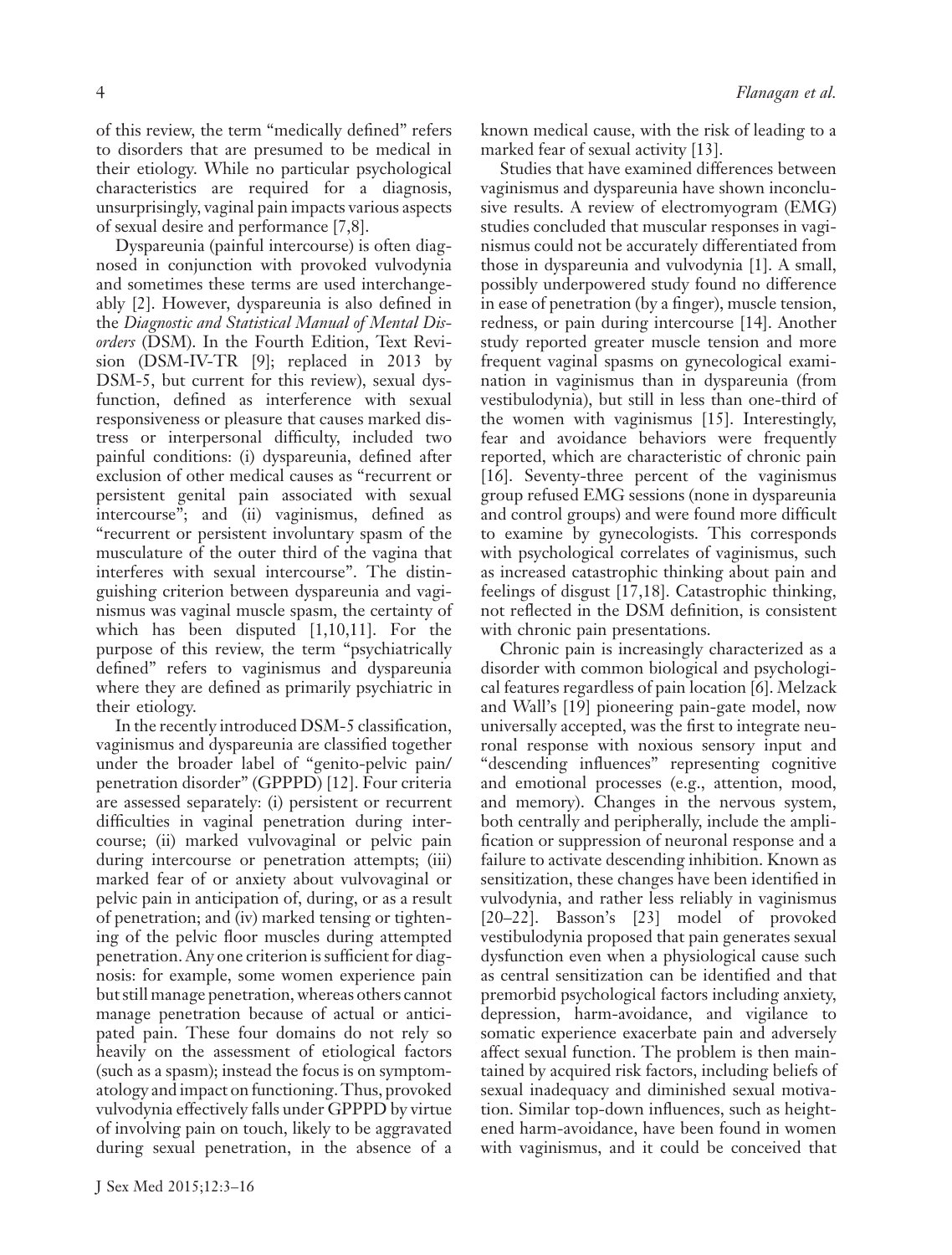such tendencies may have preceded the development of vaginismus [17]. Conceptualizing pain using a stress-vulnerability model emphasizes analogous characteristics of the vaginal pain types in terms of response and maintenance, rather than etiology.

An important psychological model of pain is that of fear and avoidance, whereby fearful cognitive and emotional responses, including vigilance to pain and other somatic sensations, generate avoidance of activities [16,24]. Behavioral avoidance diminishes opportunities to test expectations of anticipated pain, exacerbating fears, lowering mood, and in turn increasing emotional content of pain processing [25–28]. Cycles of fear and avoidance apply to vaginal pain as well, with no reason to expect differences between vaginismus, dyspareunia, and vestibulodynia [29]. This model of pain can be used to conceptualize the four criteria of GPPPD, where attempted penetration causes distress, avoidance, and muscle tension (as part of a protective reaction to pain), which produce further avoidance and fear. Could standard psychologically based treatment for pain [30] therefore work as well for each of the disorders subsumed under GPPPD?

Treatment for vaginal pain has largely corresponded with identification of the pain as being of medical and psychiatric etiology. Treatment for vaginismus has primarily been psychological and aimed at reestablishing comfortable penetration. A systematic review showed a predominance of systematic desensitization and cognitive–behavioral therapy (CBT), but some local medical interventions for pain in vaginismus, such as botox and bupivacaine injections, have been trialed [31,32]. Treatment for dyspareunia has primarily been medical, possibly due to its overlap with provoked vulvodynia, with a focus on pain reduction to restore normal sexual function [1]. Treatment for vulvodynia has also been primarily medical, usually in the form of pharmacotherapy, surgery, or physiotherapy [33]. Promising effects have been shown for psychological treatments for vulvodynia, including exposure, CBT, and mindfulness, which have also been shown to be effective in other types of chronic pain [30,34–36]. Few randomized trials have evaluated a multidisciplinary treatment approach to vaginal pain.

# **Aims**

The combined efficacy of psychological treatment for vaginal pain conditions (vulvodynia, vaginismus, and dyspareunia) has not been systematically examined, other than by one review that found CBT to be effective in improving sexual function [37]. We aim to broaden the evaluation of combined efficacy by including all psychological treatments with statistical analyses of the data. This review also aims to compare efficacy of psychological treatment according to presumed etiology to add to the evidence with regard to whether the disorders should be distinguished or combined.

## **Methods**

A search of peer-reviewed journals was undertaken using EMBASE, MEDLINE, PsycINFO, and CINAHL, from the earliest date to April 2014. The reference lists of relevant systematic reviews were also searched. The following terms, derived from diagnostic criteria and previous systematic reviews, were entered in combination into full text searches: *vaginismus, (superficial) dyspareunia*, *sexual dysfunction and pain, (provoked, localised) vulvodynia, vestibulodynia, vestibulitis*, and variations of *randomised controlled trial* (see Supporting Information Appendix S1 for full search strategy). Two authors independently sorted all studies from the searches using titles and abstracts; discrepancies in decisions were discussed and agreed upon.

## *Inclusion Criteria*

To be included in the review, studies had to involve women over 16 years with vaginismus, dyspareunia, or vulvodynia; involve evaluation of least one psychological treatment (defined as a psychological rationale for cognitive, emotional, or behavioral change); be randomized or quasi-randomized; and use the outcome measures of sexual functioning (behavioral and cognitive measures) and pain.

## *Exclusion Criteria*

Studies were excluded from the review if they involved women with known primary diagnoses, such as endometriosis, sexually transmitted infections, cancer, inflammatory problems, dermatoses, or menopause; involved women with deep dyspareunia or chronic pelvic pain; or were published in languages other than English.

# *Main Outcome Measures*

The main outcome measures used in this review were measures of pain and sexual function. These were selected on the basis of their shared use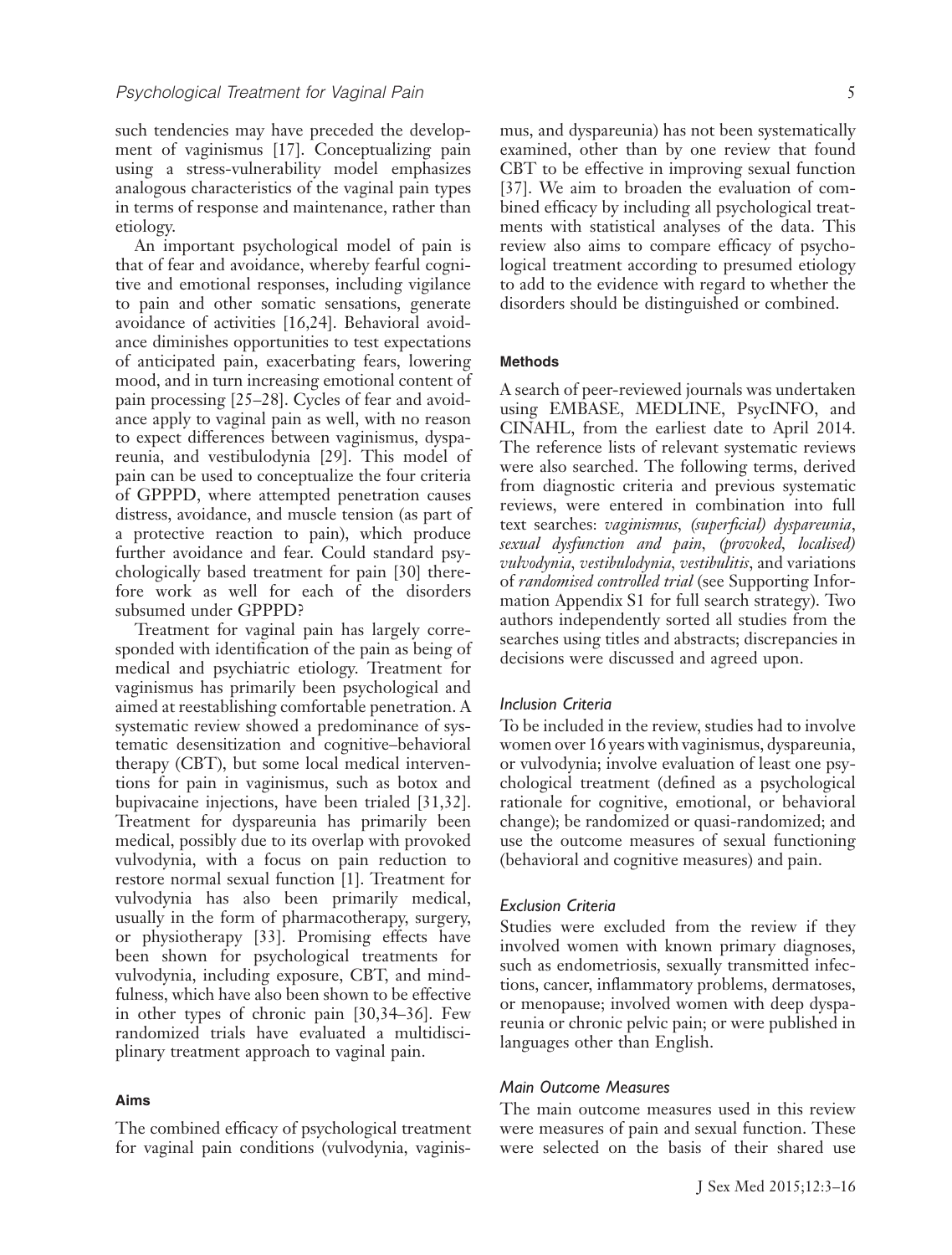across studies and relevance to the aims of the review. Pain is a shared feature of vaginismus, dyspareunia, and vulvodynia, despite etiological assumptions, and different disorders might show similar or differential responses to psychological treatment. Sexual dysfunction defines vaginismus and dyspareunia and is a common secondary diagnosis in vulvodynia; therefore, it could also be used to determine whether these disorders showed comparable or differential responses to psychological treatment.

#### *Data Extraction and Analysis*

For continuous data, means, standard deviations, and sample sizes were extracted post-treatment and at follow-up. For categorical data, eventsbased outcomes were used. Authors were contacted where data were not available from the published article. All data were analyzed using Review Manager version 5.2 [38]. Standardized mean differences were calculated for continuous data and odds ratios for event-based outcomes, both using random-effects meta-analyses. Change from baseline to post-treatment was also calculated for psychological treatment arms. Thresholds for size of effect were >0.1 (small), >0.3 (moderate), and >0.5 (large) [39].

Possible bias was estimated using a methodology that samples selection bias (randomization method, allocation concealment, and comparability of groups at baseline), performance bias (blinding and equivalent care), attrition bias (dropout), and detection bias (reliability of outcomes) [40]. In psychological treatments, blinding of patients is rare and that of therapists even rarer, so the use of blind assessment of patients was used as a quality marker. Ratings were made by two authors independently and compared. Quality ratings can be found in Table 1 (full quality assessment supplied in Supporting Information Appendix S2).

#### **Results**

## *Included Studies*

A total of 1,548 studies were retrieved from initial electronic and reference searches after de-duplication (see Figure 1 for PRISMA diagram). The 1,517 studies that were excluded from the initial screen either failed to meet the population criteria (e.g., chronic pelvic pain, endometriosis, cancer) or were nonrandomized trials or reviews. Twenty studies were read in full and excluded for the following reasons: 13 had no psychological treatment arm [52–64] and/or were found not to be randomized clinical trials [65–67]; two were unavailable in English [68,69]; two [70,71] included reproduced data from other included studies [45,50] and were used to supplement information but not duplicated. The update searches retrieved 288 studies, of which one met inclusion criteria, giving a total of 12 studies.

## *Meta-Analyses*

Of the 12 studies that met inclusion criteria, one did not include sufficient data in the original publication, and the author no longer had the data [47]. Data from 11 studies were included in the meta-analysis: six presented sufficient data in original publications [35,41,44,46,48], one of which was a follow-up study [42]; two included limited categorical data, which allowed for the use of odds ratios [45,51]; and three were supplemented by descriptive statistics [43] and raw datasets [49,50] from authors.

Eleven studies, of which 10 provided posttreatment data for 417 women and four provided follow-up data for a maximum of 180 women, were entered into the meta-analysis. Participants had a mean age of 30. Four studies examined vaginismus; one study examined vaginismus and dyspareunia, five vestibulodynia, and two a mix of provoked and generalized vulvodynia. One study had three active treatment arms, one had two active treatment arms and a control arm, seven studies had two active treatment arms, and two studies had one active treatment arm and a control arm. Six studies evaluated CBT, six behavioral therapy, one hypnotherapy, and one supportive therapy. CBT and behavioral treatments were most often selected as the active treatment in analyses when compared with other psychological treatments. Pharmacotherapy was used for three control arms, and surgery for two. Three studies used a waiting list control.

## *Risk of Bias*

Selection bias was rated as high in four studies, unclear in two, and low in five. Performance bias was rated high in two studies, unclear in eight, and low in one. Attrition bias was rated high in two studies, unclear in three, and low in six; detection bias was rated high in four studies, unclear in five, and low in two. The main reason for unclear ratings was lack of reported information or difficulty blinding treatment personnel or patients. See Table 1 for ratings of bias.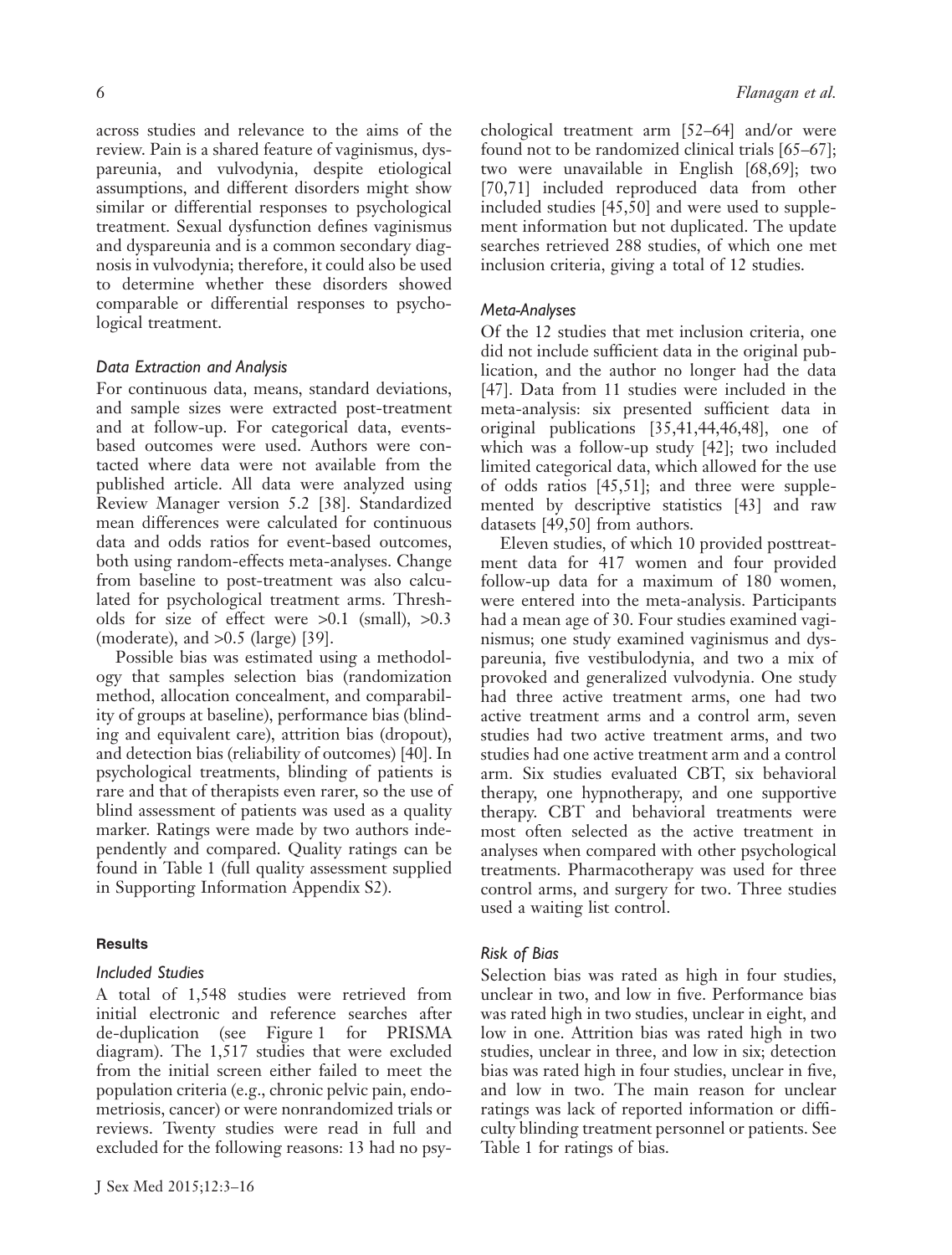

**Figure 1** PRISMA flow diagram of study selection.

# *Treatment Effects from the Meta-Analysis*

Heterogeneity was calculated using the  $I^2$  statistic, using heterogeneity thresholds of <25% (low), 25–50% (moderate), and >50% (high). All results can be found in Table 2 (forest plots supplied in Supporting Information Appendix S3).

## Psychological Versus Medical Treatment

Three studies of good quality  $(n = 143)$  compared CBT with medical treatment with regard to posttreatment outcomes of general pain (not limited to intercourse); no significant effect was found. Two studies compared CBT with medical treatment on posttreatment and 6-month follow-up outcomes of pain with regard to intercourse; no significant effect was found for either. Two studies compared CBT with medical treatment with regard to posttreatment and 6-month follow-up outcomes of sexual functioning; no significant effect was found. Two studies of unclear and poor quality  $(n = 46)$ compared behavior therapy with medical treatment; posttreatment odds ratios of symptom elimination showed no significant effect. Overall, the lack of significant effects could suggest that psychological and medical treatments were equally effective or ineffective.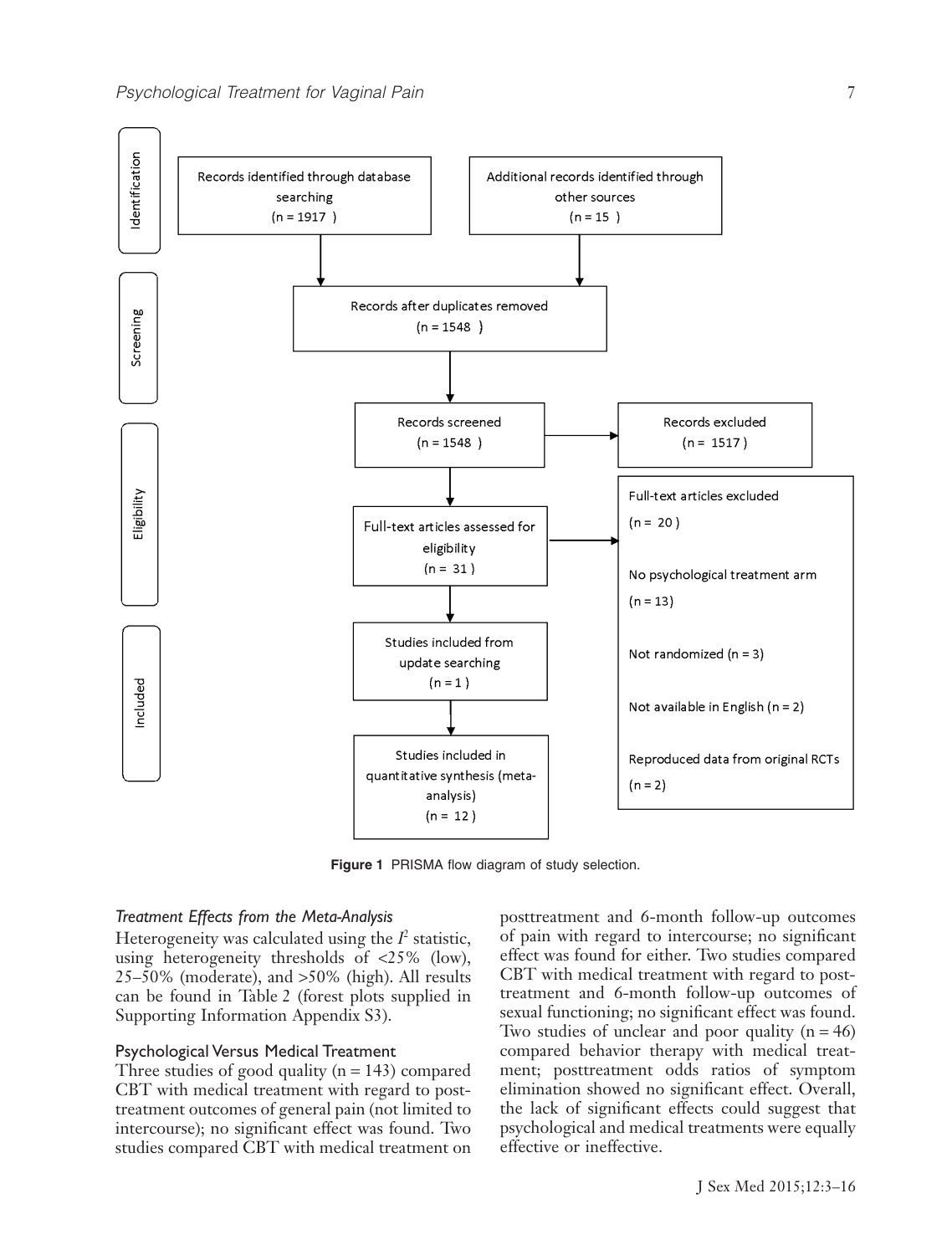| Study ID                                                                       | Population                                                                                                                                                       | Treatment/comparator                                                                                                                                                                                                                                                                                                                                                                                                                                                                                                                                                                                                    | Outcomes                                                                                                                                                                                                                                                                                                                                                                    | Selection,<br>performance,<br>attrition, and<br>detection bias |
|--------------------------------------------------------------------------------|------------------------------------------------------------------------------------------------------------------------------------------------------------------|-------------------------------------------------------------------------------------------------------------------------------------------------------------------------------------------------------------------------------------------------------------------------------------------------------------------------------------------------------------------------------------------------------------------------------------------------------------------------------------------------------------------------------------------------------------------------------------------------------------------------|-----------------------------------------------------------------------------------------------------------------------------------------------------------------------------------------------------------------------------------------------------------------------------------------------------------------------------------------------------------------------------|----------------------------------------------------------------|
| Al-Sughayir<br>2005 [41]                                                       | 36 women with<br>vaginismus (DSM-IV)<br>Aged 17-40 (mean age<br>23)<br>Outpatient psychiatric<br>clinic, Saudi Arabia<br>Mean duration of problem<br>9.52 months | 1. Hypnotherapy $(n = 18)$<br>Once weekly, 45-60 minutes, wife only<br>(mean sessions 4.7)<br>2. Behavior therapy $(n = 18)$<br>Once weekly, 45-60 minutes, both wife<br>and husband (mean sessions $= 10$ )                                                                                                                                                                                                                                                                                                                                                                                                            | • Sex-related anxiety (5-point scale)<br>• Wife's sexual satisfaction (5-point<br>scale)<br>• Husband's sexual satisfaction (5-point<br>scale)                                                                                                                                                                                                                              | High<br>High<br>Unclear<br>High                                |
| Bergeron et al.<br>2001 [35]<br>(Bergeron<br>et al. 2008<br>[42]<br>follow-up) | 78 women with<br>vestibulodynia<br>Mean age 26.8<br>Canada                                                                                                       | 1. Vestibulectomy ( $n = 22$ )<br>30-minute operation; information given<br>before and after surgery by gynecologist<br>2. Biofeedback $(n = 28)$<br>Self-insertion of electromyographic sensor<br>into vagina; 12 45-minute sessions over 8<br>weeks<br>3. Group CBT $(n = 28)$<br>Eight 2-hour sessions over 12 weeks; led<br>by psychologists                                                                                                                                                                                                                                                                        | • Vestibular pain index (11-point scale)<br>• Pain intensity of vaginal intercourse<br>(11-point scale)<br>• McGill Pain Questionnaire: Pain Rating<br>Index & Sensory scale<br>• Sexual Information Scale<br>• Frequency of sexual intercourse<br>• Global Severity Index of Brief<br>Symptom Inventory<br>• Credibility                                                   | Low<br>Unclear<br>Low<br>Low                                   |
| <b>Desrochers</b><br>et al. 2010<br>[43]                                       | 97 women with<br>vestibulodynia<br>Mean age:<br>Group 1: 26<br>Group 2: 27<br>Mean onset of problem<br>5.5 years                                                 | 1. Group CBT $(n = 52)$<br>Ten 90-minute sessions, run by trained<br>and supervised psychotherapists<br>2. Topical treatment $(n = 45)$<br>8 weeks corticosteroid cream (1%)<br>applied to vestibule twice a day for 13<br>weeks, plus lubricant during penetration,<br>as well as education; prescribed by 2<br>gynecologists; discontinued after 8 weeks<br>if no improvement                                                                                                                                                                                                                                         | • Gynecological examination<br>· Pain during intercourse (0-10 visual<br>analog scale)<br>• McGill Pain Questionnaire-Present<br>Pain Intensity<br>• Frequency of intercourse<br>• Female Sexual Function Index<br>• Sexual satisfaction<br>• Global Severity Index of Brief<br>Symptom Inventory<br>• Pain Catastrophizing Scale<br>• Pain Intercourse Self-Efficacy Scale | Low<br>Unclear<br>Low<br>Unclear                               |
| Brown et al.<br>2009 [44]                                                      | 53 women with vulvodynia<br>(generalized and<br>provoked)<br>Nonresponders from<br>previous trial of dietary<br>therapy<br>Mean age 47                           | 1. CBT-based self-management $(n = 26)$<br>Twelve 2-hour weekly group sessions;<br>delivered by nurse practitioner,<br>psychologist and physiotherapist<br>2. Amitriptyline (tricyclic antidepressant)<br>$(n = 13)$<br>10 mg a day for 6 weeks; if well tolerated,<br>increased to 20 mg for remainder of study<br>3. Amitriptyline + triamcinolone cream<br>(corticosteroid) $(n = 14)$<br>10 mg amitriptyline a day for 6 weeks,<br>increased to 20 mg for remainder of study<br>if well tolerated, plus once daily<br>application of 5 mg triamcinolone cream<br>on affected area; cream discontinued at 6<br>weeks | • McGill Pain Questionaire-Pain Rating<br>Index                                                                                                                                                                                                                                                                                                                             | Low<br>Unclear<br>Low<br>High                                  |
| Danielsson<br>et al. 2006<br>$[45]$                                            | 46 women with<br>vestibulodynia<br>Mean age:<br>Group 1: 25.8<br>Group 2: 23.3<br>Outpatient vulvar clinic,<br>Sweden                                            | 1. Lidocaine (local anesthetic) $(n = 23)$<br>2% gel, 5% ointment; applied 5-6 times a<br>day for 2-4 months<br>2. Electromyographic biofeedback $(n = 23)$<br>Vaginal sensor applied three times a day<br>for 10 minutes per session at home                                                                                                                                                                                                                                                                                                                                                                           | • Pain pressure thresholds<br>• Short Form 36<br>• Prime Care Evaluation of Mental<br><b>Disorders</b><br>• Quality of Life (0-100, visual analog<br>scale)<br>• Sexual functioning (0-100, visual<br>analog scale)<br>• Coital pain (0-100, visual analog<br>scale)                                                                                                        | Unclear<br>Unclear<br>Unclear<br>Unclear                       |
| Masheb et al.<br>2009 [46]                                                     | 50 women with vulvodynia<br>(generalized &<br>provoked)<br>Mean age 43<br>University students                                                                    | 1. CBT $(n = 25)$<br>Ten weekly 60-minute sessions<br>2. Supportive psychotherapy $(n = 25)$<br>Ten weekly 60-minute sessions; both<br>treatments delivered by doctoral-level<br>research therapists                                                                                                                                                                                                                                                                                                                                                                                                                    | • Physician assessment: speculum,<br>cotton swab, and erythema<br>• Multidimensional Pain Inventory<br>• McGill Pain Questionnaire<br>• Female Sexual Function Index<br>• Beck Depression Inventory<br>• Pain Anxiety Symptom Scale<br>• Global improvement rating (scale 0-5)<br>• Satisfaction and credibility rating (scale<br>$0 - 10$                                  | Low<br>Unclear<br>Unclear<br>Low                               |

# **Table 1** Study characteristics for included studies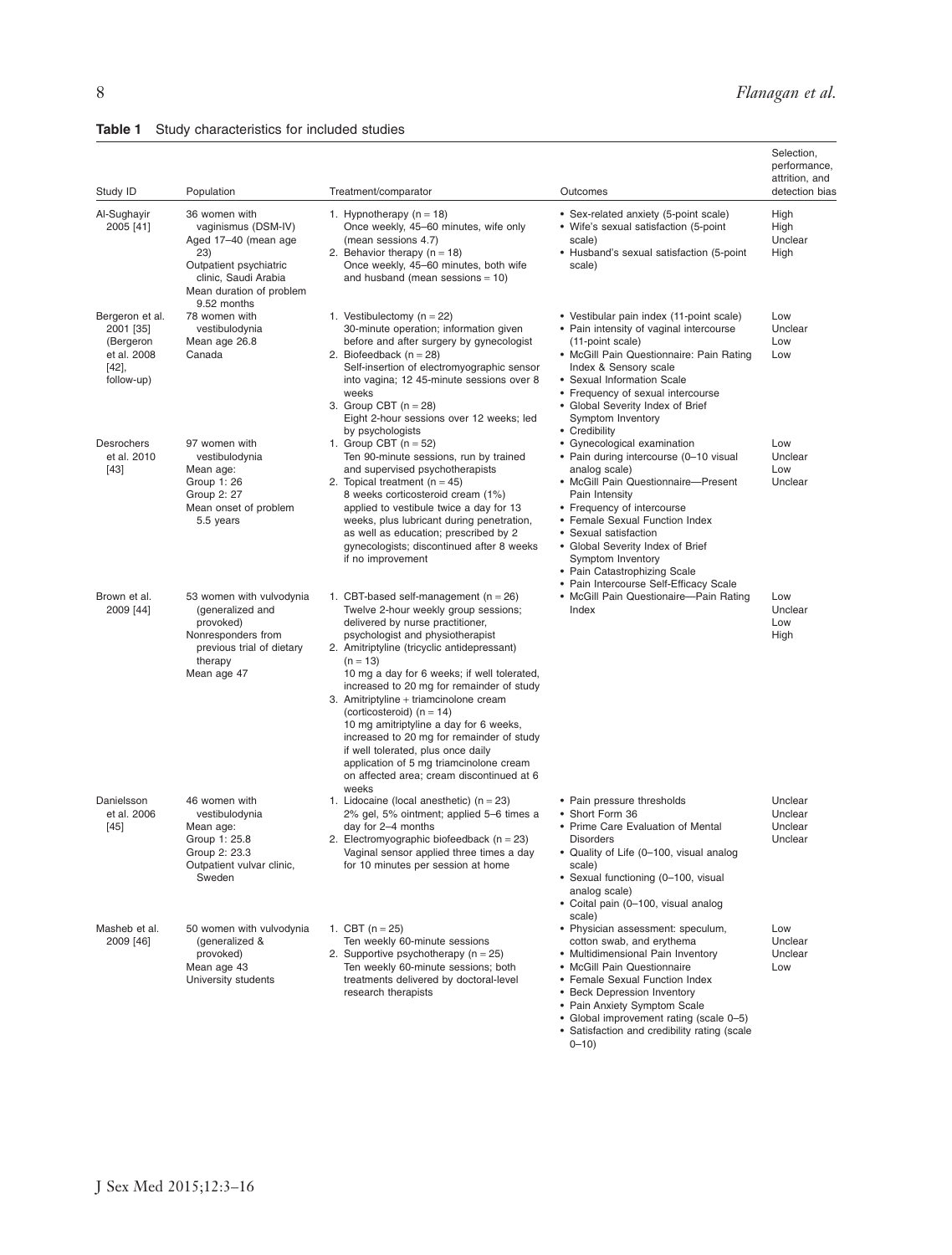#### **Table 1** Continued

| Study ID                                 | Population                                                                                                                                                                                                                                              | Treatment/comparator                                                                                                                                                                                                                                                                                                                                                                                                                        | Outcomes                                                                                                                                                                                                                                                                                               | Selection,<br>performance,<br>attrition, and<br>detection bias |
|------------------------------------------|---------------------------------------------------------------------------------------------------------------------------------------------------------------------------------------------------------------------------------------------------------|---------------------------------------------------------------------------------------------------------------------------------------------------------------------------------------------------------------------------------------------------------------------------------------------------------------------------------------------------------------------------------------------------------------------------------------------|--------------------------------------------------------------------------------------------------------------------------------------------------------------------------------------------------------------------------------------------------------------------------------------------------------|----------------------------------------------------------------|
| Schnyder et al.<br>1998 [47]             | 44 women with<br>vaginismus (DSM-III;<br>acquired & lifelong)<br>Mean age 28<br>Mean duration of problem<br>4.02 years<br>Outpatient obstetrics and<br>gynecology department,<br>Switzerland                                                            | 1. In vivo desensitization ( $n = 21$ )<br>Dilators introduced manually by physician;<br>10-15 minutes of desensitization 5 times<br>a week<br>2. In vitro desensitization ( $n = 23$ )<br>Dilators introduced verbally by physician;<br>10-15 minutes of desensitization 5 times<br>a week<br>3. Therapy sessions $(n = 44)$<br>Treatment delivered every 2 weeks by<br>two experienced sex therapists; number<br>of sessions not reported | · Successful intercourse (outcome<br>measure not described in detail)                                                                                                                                                                                                                                  | High<br>Unclear<br>High<br>High                                |
| Ter Kuile et al.<br>2013 [48]            | 70 women with<br>vaginismus (lifelong)<br>and their partners<br>Mean age 28.9<br>Mean duration of problem<br>$10.41$ years<br>Outpatient clinic in<br>psychosomatic<br>gynecology and<br>sexology, Netherlands                                          | 1. Exposure therapy $(n = 35)$<br>Maximum of three 2-hour sessions within<br>1 week, plus two follow-up sessions over<br>5 weeks; in vivo desensitizations,<br>self-controlled; verbally directed by<br>therapist; treatment delivered by 4 female<br>psychologists and one experienced social<br>worker<br>2. Waiting list ( $n = 35$ )                                                                                                    | · Successful intercourse (as recorded in<br>a diary)<br>• Golombok-Rust Inventory of Sexual<br>Satisfaction<br>• Fear of Sexuality Questionnaire<br>• Female Sexual Distress Scale                                                                                                                     | Unclear<br>High<br>Low<br>Unclear                              |
| Van Lankveld<br>et al. 2001<br>$[49]$    | 55 women (vaginismus<br>$n = 28$ ; dyspareunia<br>$n = 25$<br>Subset of couples with<br>numerous sexual<br>dysfunctions<br>Mean age of subsets<br>unknown, overall mean<br>age of females 35<br>Outpatient gynecology<br>and sex clinic.<br>Netherlands | 1. CBT bibliotherapy ( $n = 125$ )<br>Given manual to read; 10 weeks' duration<br>with telephone support; broken down<br>further into randomized participants<br>$(n = 104)$ (self-initiated contacts if having<br>difficulties) and nonrandomized<br>participants ( $n = 21$ ) (scheduled telephone<br>contacts)<br>2. Waiting list ( $n = 98$ )                                                                                           | • Golombok-Rust Inventory of Sexual<br>Satisfaction<br>• Maudsley Marital Questionnaire<br>• Intimate Contact Body Scales<br>• Self-rated evaluation of treatment<br>(4-item scale)<br>• Compliance                                                                                                    | High<br>Unclear<br>Low<br>Unclear                              |
| Van Lankveld<br>et al. 2006<br>[50]      | 117 couples (women with<br>vaginismus, DSM-IV-<br>TR, lifelong only)<br>Mean age of females 28.6<br>Mean age of partners 31<br>Mean duration of problem<br>11 years<br>Outpatient sexology clinic,<br>Netherlands                                       | 1. Group CBT $(n = 43)$<br>CBT manual and CD-ROM, plus ten<br>2-hour group sessions (female partner<br>only)<br>2. Bibliotherapy CBT ( $n = 38$ )<br>CBT manual and CD-ROM, plus six<br>biweekly 15-minute telephone calls<br>3. Waitlist control ( $n = 36$ )<br>12 weeks on waiting list<br>3 months' treatment duration<br>Treatment delivered by 10 therapists (7<br>senior, 3 junior)                                                  | • Primary Endpoint Questionnaire (level<br>of penetration achieved)<br>• Mini International Neuropsychiatric<br>Interview<br>• Female Sexual Function Index<br>• Maudsley Marital Questionnaire<br>• Golombok-Rust Inventory of Sexual<br>Satisfaction<br>• Sexual and Physical Abuse<br>Questionnaire | Low<br>Unclear<br>Low<br>Unclear                               |
| Weijmar Schultz<br>et al. 1996<br>$[51]$ | 14 women with<br>vestibulodynia and<br>unable to have<br>intercourse<br>Mean age 24<br>Dutch gynecology<br>department                                                                                                                                   | 1. Behavioral therapy + placebo surgery<br>$(n = 7)$<br>Hospitalized for one night and given local<br>anesthetic<br>2. Surgery + behavioral therapy $(n = 7)$<br>Hospitalized for one night and surgical<br>excision under local anesthetic performed<br>Participants excluded if they initiated other<br>pain treatment in the past 2 months                                                                                               | • Problem severity (5-point scale)                                                                                                                                                                                                                                                                     | High<br>Low<br>High<br>High                                    |

CBT = cognitive–behavioural therapy

# CBT Versus Other Psychological Treatments

Three studies of good quality  $(n = 148)$  compared CBT with other psychological treatments (biofeedback, supportive therapy, and bibliotherapy) with regard to posttreatment outcomes of pain on intercourse; no significant effect was found, nor was one found at later follow-up (1 and 2.5 years) for the two of the three that performed such follow-up. Two studies  $(n = 83)$  compared CBT with other psychological treatments (biofeedback and supportive therapy) with regard to sexual functioning; no significant effect was found. Although data from one study could not be obtained [47], a previous meta-analysis [72] calculated odds ratios for this study comparing two forms of behavioral treatment and found no significant effect on successful penetration  $(Z = 0.52)$ ,  $P = 0.60$ ).

Three studies of mixed quality  $(n = 142)$  compared cognitive or behavioral therapy with other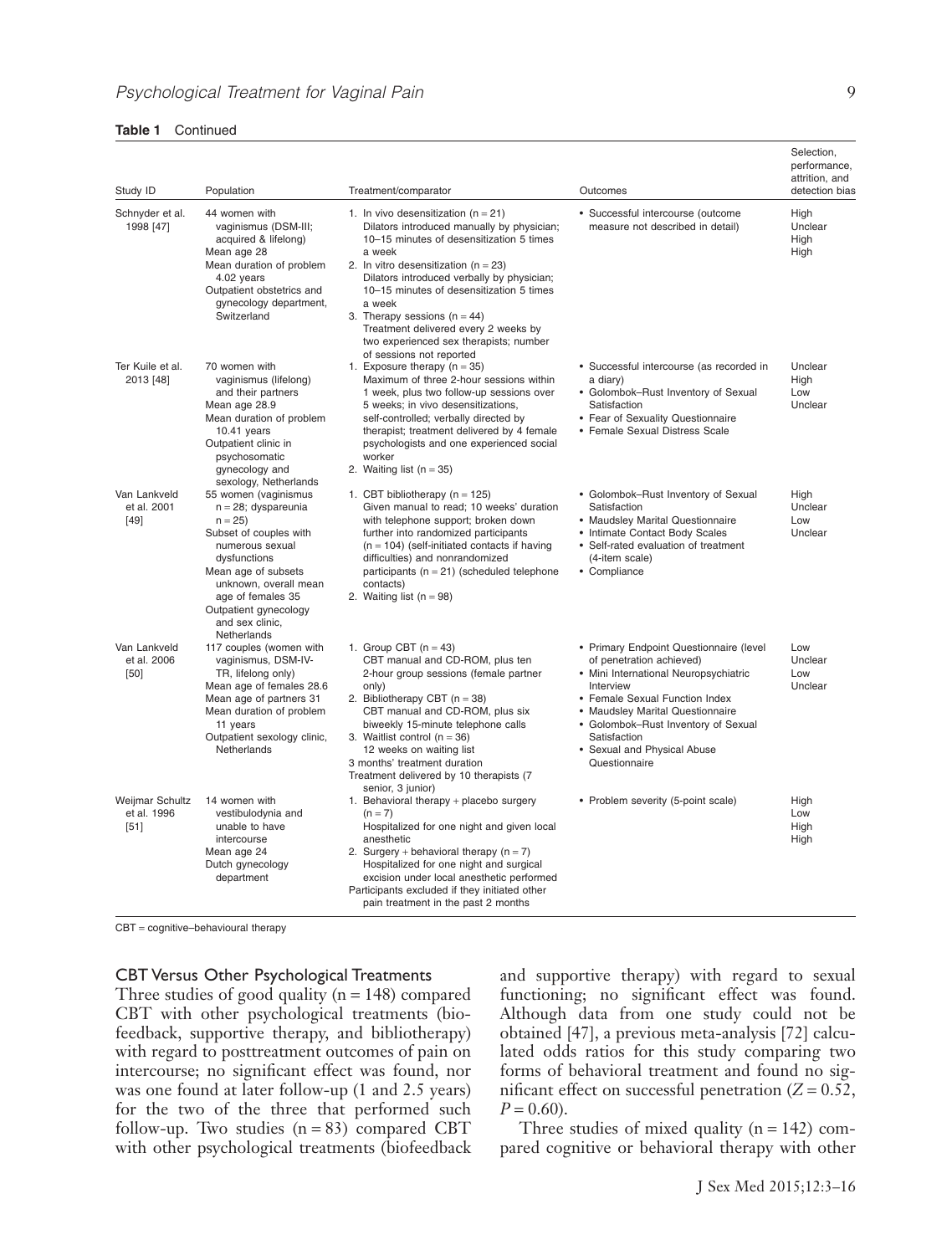| ו המקבר המאודר המקבר המקבר המקבר המקבר המקבר המקבר המקבר המקבר המקבר המקבר המקבר המקבר המקבר המקבר המקבר המקבר ה<br>andic 4 |     |                                                                           | פוסורי אינדי ביונדי באוני המסור המסור המסור המסור המסור המסור המסור המסור המסור המסור המסור המסור המסור המסור ה |                                                                                   |                                                                     |              |                              |                |
|-----------------------------------------------------------------------------------------------------------------------------|-----|---------------------------------------------------------------------------|-----------------------------------------------------------------------------------------------------------------|-----------------------------------------------------------------------------------|---------------------------------------------------------------------|--------------|------------------------------|----------------|
| Study ID                                                                                                                    | Z   | Populations                                                               | Treatment                                                                                                       | Comparator                                                                        | Outcome                                                             | σ<br>N       |                              | Heterogeneity  |
| Desrochers et al. 2010 [43]<br>Bergeron et al. 2001 [35]<br>Brown et al. 2009 [44]                                          | 143 | 90<br>Provoked/generaliz<br>Vestibulodynia<br>vulvodynia                  | СBT                                                                                                             | Medical (surgery, topical cream, and<br>medication)                               | General pain post-treatment                                         | 1.40         | 0.16                         | Moderate (25%) |
| Desrochers et al. 2010 [43]<br>Bergeron et al. 2001 [35]                                                                    |     | 111 Vestibulodynia                                                        | 780                                                                                                             | Medical (surgery and topical cream)                                               | Pain on intercourse post-treatment<br>Pain on intercourse follow-up | 0.07<br>0.77 | High (77%)<br>0.44<br>0.10   | Moderate (45%) |
| Desrochers et al. 2010 [43]<br>Bergeron et al. 2001 [35]                                                                    |     | 111 Vestibulodynia                                                        | CBT                                                                                                             | Medical (surgery and topical cream)                                               | Sexual functioning post-treatment<br>Sexual functioning follow-up   | 0.79<br>0.21 | None<br>None<br>0.83<br>0.43 |                |
| Weijmar Schultz et al. 1996 [51]<br>Danielsson et al. 2006 [45]                                                             |     | 46 Vestibulodynia                                                         | Behavior therapy                                                                                                | Medical (medication and surgery)                                                  | Symptom elimination (follow-up)                                     | 0.41         | None<br>0.68                 |                |
| Van Lankveld et al. 2006 [50]<br>Bergeron et al. 2001 [35]<br>Masheb et al. 2009 [46]                                       |     | 99<br>Provoked/generaliz<br>148 Vestibulodynia<br>Vagnismus<br>vulvodynia | CBT                                                                                                             | Other psychological (biofeedback,<br>supportive, and bibliotherapy)               | Pain on intercourse post-treatment 0.32                             |              | Low (15%)<br>0.75            |                |
| Bergeron et al. 2001 [35]<br>Masheb et al. 2009 [46]                                                                        | 83  | 9d<br>Provoked/generaliz<br>Vestibulodynia<br>vulvodynia                  | СBT                                                                                                             | Other psychological (biofeedback and Pain on intercourse follow-up<br>supportive) |                                                                     | 1.08 0.28    | High (69%)                   |                |
| Bergeron et al. 2001 [35]<br>Masheb et al. 2009 [46]                                                                        | 83  | Ъe<br>Provoked/generaliz<br>Vestibulodynia<br>vulvodynia                  | <b>TBC</b>                                                                                                      | Other psychological (biofeedback and<br>supportive)                               | Sexual functioning post-treatment                                   | 1.03         | None<br>0.30                 |                |
| Van Lankveld et al. 2006 [50]<br>Masheb et al. 2009 [46]<br>Al-Sughayir 2005 [41]                                           | 134 | Ъe<br>Provoked/generaliz<br>Vaginismus<br>vulvodynia                      | behavior therapies<br>Cognitive and                                                                             | Other psychological (hypnotherapy,<br>supportive, and bibliotherapy)              | Sexual anxiety post-treatment                                       | 1.60 0.11    | Low $(23%)$                  |                |
| Van Lankveld et al. 2001 [49]<br>Van Lankveld et al. 2006 [50]                                                              | 88  | Dyspareunia<br>Vaginismus                                                 | Bibliotherapy                                                                                                   | Waitlist control                                                                  | Frequency of sex                                                    | 2.00         | None<br>$0.05*$              |                |
| Van Lankveld et al. 2006 [50]<br>Ter Kuile et al. 2013 [48]                                                                 | 89  | Vaginismus                                                                | behavior therapies<br>Cognitive and                                                                             | Waitlist control                                                                  | Pain on intercourse post-treatment                                  | 0.89         | High (91%)<br>0.37           |                |
| Van Lankveld et al. 2006 [50]<br>Ter Kuile et al. 2013 [48]                                                                 |     | 66 Vaginismus                                                             | behavior therapies<br>Cognitive and                                                                             | Waitlist control                                                                  | Sexual anxiety post-treatment                                       | 0.28         | High (88%)<br>0.78           |                |
| CBT = cognitive-behavioural therapy<br>Statistically significant, P < 0.05                                                  |     |                                                                           |                                                                                                                 |                                                                                   |                                                                     |              |                              |                |

Table 2 Effects of psychological treatment compared with other treatments or controls **Table 2** Effects of psychological treatment compared with other treatments or controls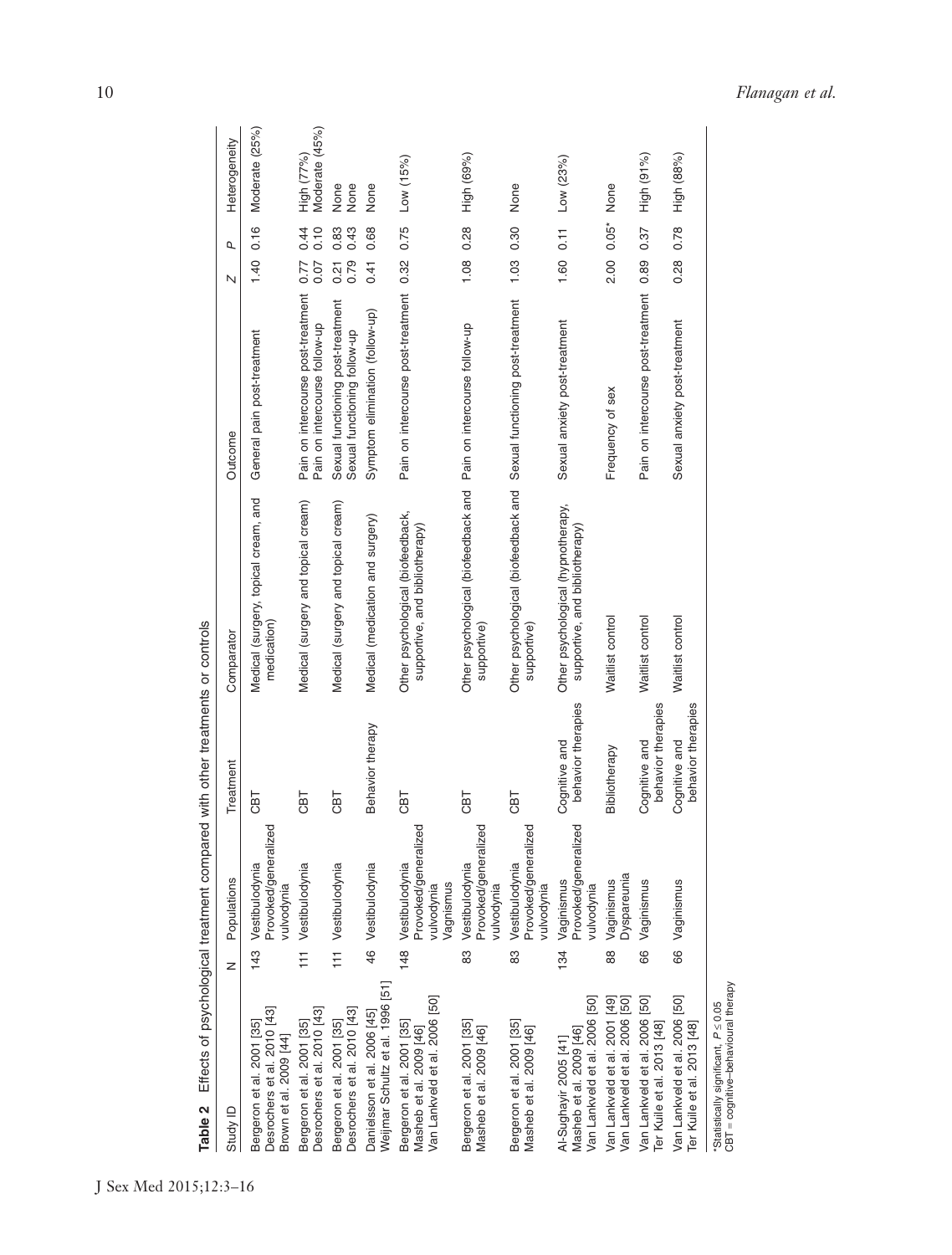| Study ID                                                                                                      | Population                                           | Outcome                     | Treatment                                                                         | Effect sizes.<br>small to large              |
|---------------------------------------------------------------------------------------------------------------|------------------------------------------------------|-----------------------------|-----------------------------------------------------------------------------------|----------------------------------------------|
| Bergeron et al. 2001 [35]<br>Brown et al. 2009 [44]<br>Desrochers et al. 2010 [43]<br>Masheb et al. 2009 [46] | Vestibulodynia<br>Provoked/generalized<br>vulvodynia | General pain                | CBT<br><b>Biofeedback</b><br><b>CBT</b><br><b>CBT</b><br><b>CBT</b><br>Supportive | 0.09<br>0.16<br>0.31<br>0.44<br>0.78<br>0.64 |
| Bergeron et al. 2001 [35]<br>Desrochers et al. 2010 [43]<br>Masheb et al. 2009 [46]                           | Vestibulodynia<br>Provoked/generalized<br>vulvodynia | Pain on intercourse         | <b>CBT</b><br><b>Biofeedback</b><br><b>CBT</b><br>CBT<br>Supportive               | 0.61<br>0.71<br>0.69<br>0.53<br>0.48         |
| Bergeron et al. 2001 [35]<br>Desrochers et al. 2010 [43]<br>Masheb et al. 2009 [46]                           | Vestibulodynia<br>Provoked/generalized<br>vulvodynia | Sexual functioning          | <b>CBT</b><br>Biofeedback<br><b>CBT</b><br><b>CBT</b><br>Supportive               | 0.16<br>No effect<br>0.44<br>0.69<br>0.15    |
| Bergeron et al. 2001 [35]<br>Desrochers et al. 2010 [43]                                                      | Vestibulodynia                                       | Sexual activity frequency   | CBT<br><b>Biofeedback</b><br><b>CBT</b>                                           | 0.12<br>< 0.1<br>< 0.1                       |
| Van Lankveld et al. 2006 [50]<br>Ter Kuile et al. 2013 [48]                                                   | Vaginismus                                           | Pain on intercourse         | Bibliotherapy<br><b>CBT</b><br>Exposure                                           | 0.64<br>0.69<br>2.29                         |
| Ter Kuile et al. 2013 [48]                                                                                    | Vaginismus                                           | Fear of intercourse         | Exposure                                                                          | 0.89                                         |
| Van Lankveld et al. 2006 [50]                                                                                 | Vaginismus                                           | Other penetration behaviors | Bibliotherapy<br><b>CBT</b>                                                       | 0.93<br>1.19                                 |
| Van Lankveld et al. 2001 [49]<br>Ter Kuile et al. 2013 [48]                                                   | Dyspareunia<br>Vaginismus                            | Sexual functioning          | Bibliotherapy<br>Bibliotherapy<br>Exposure                                        | 0.31<br>1.46<br>< 0.1                        |
| Van Lankveld et al. 2001 [49]                                                                                 | Dyspareunia<br>Vaginismus                            | Sexual activity frequency   | Bibliotherapy<br>Bibliotherapy                                                    | < 0.1<br>0.49                                |

**Table 3** Effect sizes for psychological treatment arms

psychological therapies (hypnotherapy, supportive therapy, and bibliotherapy) with regard to sexual anxiety; no significant effect was found. Removing the study on vestibulodynia to leave two studies on vaginismus showed a significant reduction in anxiety  $(Z = 1.94, P = 0.05,$  effect size  $[ES] = 0.47$ , confidence interval  $\text{[CI]} = -0.00 - 0.95$ , although one of the remaining studies was rated as high-risk on three domains of bias [41]. As before, psychological treatments appeared to be as effective or ineffective as one another across outcomes.

## Psychological Treatment Versus Waitlist Control

Two studies of adequate quality ( $n = 88$ ) compared bibliotherapy with waitlist control with regard to frequency of sexual activity and found a significant effect  $(Z = 2.00, P = 0.05, ES = 0.43, CI = 0.86$  to 0.01). Two studies, also of adequate quality  $(n = 66)$ , compared CBT and exposure treatment with waitlist control with regard to posttreatment outcomes of pain and fear of intercourse; no significant effects were found.

## *Effect Sizes for Psychological Treatment*

Posttreatment effects in comparison with baseline can be found in Table 3 and are reported first for studies that examined medically defined disorders and second for psychiatrically defined disorders.

## Medically Defined Disorders

Four studies examined the impact of psychological treatment on pain not limited to intercourse. Effects of CBT ranged from small to large. The effect of biofeedback was small and that of supportive therapy large. Three studies examined pain on intercourse; effects of CBT and biofeedback were large, while supportive therapy produced a moderate effect.

Three studies examined the impact of psychological treatment on sexual functioning. Effects of CBT ranged from small to large. A small effect was found for supportive therapy, and no effect was found for biofeedback. Two studies examined the frequency of sexual activity; no or very small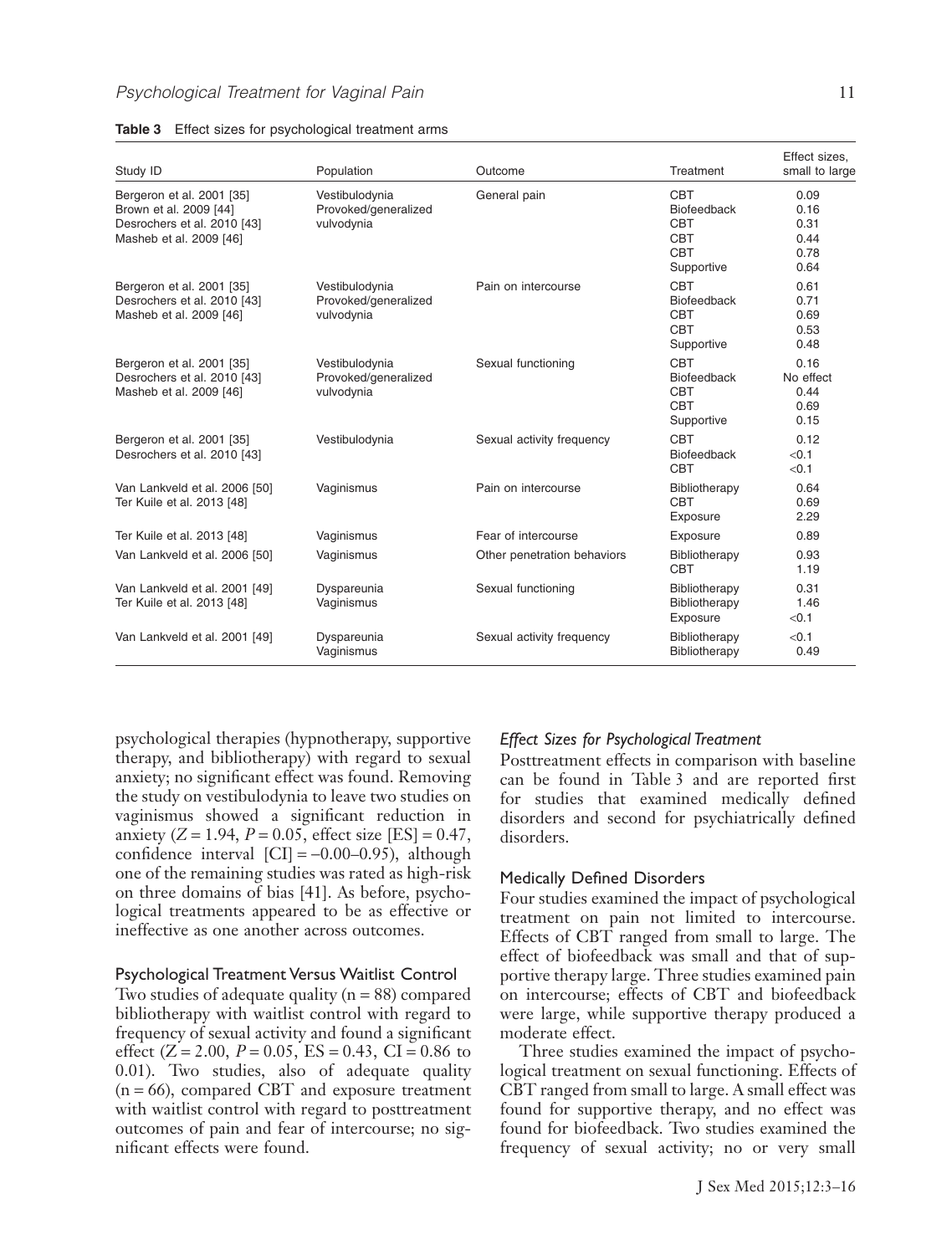effects of CBT were found, and no effect was found for biofeedback.

# Psychiatrically Defined Disorders

Two studies that examined the impact of psychological treatment on pain on intercourse found large effects for CBT, exposure, and bibliotherapy. One study also examined ability to undertake penetration other than in sexual activity and found a large ES for both CBT and bibliotherapy [50]. One study examined the impact of bibliotherapy on sexual functioning and found a moderate effect for a dyspareunia subset and a large effect for a vaginismus subset [49]. This study also examined frequency of sexual activity, finding no effect for the dyspareunia subset and a moderate effect in the vaginismus subset.

# Summary of Effect Sizes

Psychological treatments for vulvodynia produced wide-ranging effects for general pain but more consistently large effects for sexual pain, comparable to those for vaginismus. This suggests that such treatments have an impact on sexual pain regardless of assumed etiology. In terms of sexual function, CBT for vulvodynia produced a range of effect sizes, from small to large. Large effect sizes were found for vaginismus.

For frequency of sexual activity in vulvodynia, no or minimal effects were found. Interestingly, within one study, a moderate to large effect was found for sexual frequency in a vaginismus subset, but no effect was found in the dyspareunia subset [49]. This finding might suggest differential treatment effects between vulvodynia/dyspareunia and vaginismus, although the study was rated as highrisk with regard to selection bias, and the subset was small.

## **Discussion**

A systematic review and meta-analysis on the effectiveness of psychological interventions for vaginal pain defined as primarily medical or psychiatric in etiology found 12 studies that compared psychological treatments with medical treatments, other psychological treatments, or control groups. Overall, no significant differences were found between psychological and medical treatments for vulvodynia on any outcome. Unfortunately, we found no vaginismus trials that compared psychological with medical treatment, preventing direct comparisons and conclusions about relative effectiveness. No significant differences were found for vulvodynia and vaginismus when comparing two psychological treatments, also supporting the proposal that treatments are equally effective or equally ineffective.

Without a control group, it is difficult to determine whether treatments are equally effective or equally ineffective. Three trials that used control conditions demonstrated significant effects of treatment, all for vaginismus [48–50]. Whether or not it denotes treatment gains, the finding of equivalence from medical and psychological treatments for vulvodynia is of interest, partly because medical treatment is generally the first-line option [73,74], with psychological treatment often unavailable [75]. It is also of interest because it raises the question of whether the treatments have distinct actions with similar effects on pain or act through common pathways. A simple view would posit that medical interventions, such as medication or surgery, affect pain via changes to the peripheral pain system, whereas psychological treatments mediate pain experience via top-down changes in emotional and cognitive aspects of pain. A biopsychological perspective would rather envisage both psychological and biological processes influencing pain in recursive loops [19]. Even this is an oversimplification given the diversity of treatment methods and their different targets, highlighting the difficulty in casting light on etiology by examining treatment response. While it is frequently the case that different psychological therapies have equal effectiveness, which is hypothesized to be due to common therapeutic factors rather than specific therapeutic methods [76], it is less usual to find equivalence of psychological and medical treatments. One small, low-quality trial in the review combined psychological and medical treatments for vestibulodynia [51], comparing placebo and real surgery, both in combination with behavior therapy, and found similar symptom reduction in the two treatment arms. This cannot be further dismantled to identify effects. While multidisciplinary approaches are recommended and used in clinical practice, this recommendation was not reflected in the randomized controlled trial evidence. This limited the possibility of comparisons of single and multicomponent treatments.

Only two analyses included populations with both medically defined and psychiatrically defined disorders. There was an indication of a differential response to treatment of sexual anxiety from these analyses: vaginismus patients appeared to benefit more from cognitive and behavioral therapies than vestibulodynia patients, when compared with other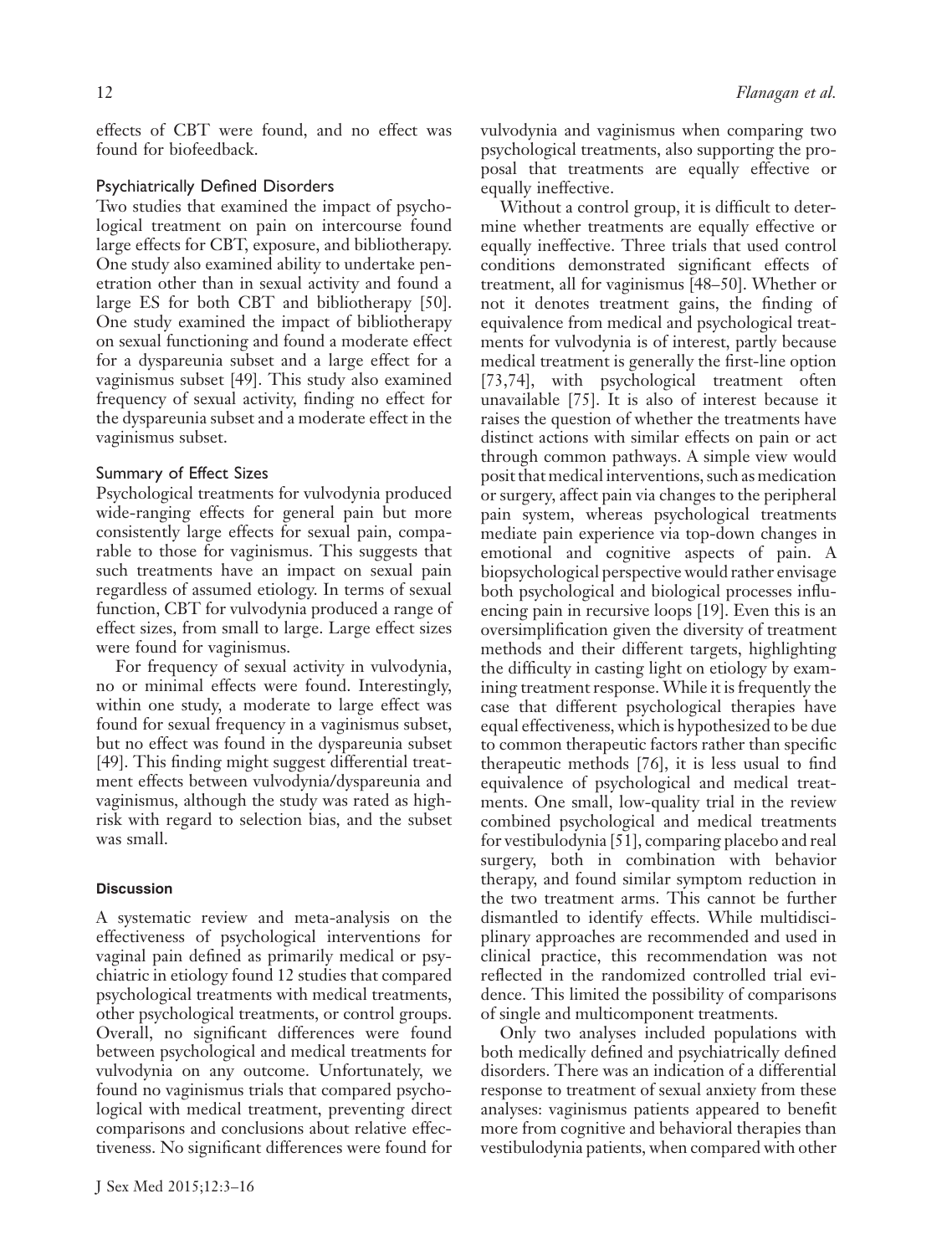psychological interventions. Given the lack of direct comparisons, we calculated study-wise treatment effect sizes for each arm of psychological intervention. Two vaginismus studies found large effects on sexual pain comparable to and larger than effect sizes found for psychological treatment in vulvodynia [48,50]. Similarly, large effect sizes on outcomes of sexual functioning were found for both medically and psychiatrically defined vaginal pain.

So does this suggest that pain reduction and sexual function can be improved with psychological treatment, regardless of the perceived etiology? A more psychologically oriented explanation would point to commonalities across conditions in response to pain in terms of anxiety, fear and avoidance, vigilance to pain, and depression, all of which can be addressed using psychological treatment, with consequent improvement in pain experience. Because vaginismus trials did not in general evaluate effects on pain (instead evaluating effects on sexual functioning, consistent with the classification of vaginismus as a sexual disorder), we found no data with which to address this question [9]. It is possible that the inclusiveness of the definition of GPPPD in DSM-5 may encourage inclusion of pain as a primary outcome of treatment [12].

## *Limitations*

Our interpretation of findings is limited by the variable quality of the studies, with much risk uncertain where information was not reported. The total number of studies included makes our conclusions tentative, but attempting to systematically evaluate the evidence provides a platform for future review work and helps to identify areas lacking adequate empirical work. In addition, sample sizes in particular were generally very small, raising issues of type II error, and presumably associated with low rates of help-seeking rather than of prevalence [77,78]. Diversity of interventions and of outcomes meant that no more than three studies were eligible to combine in any analysis, making it hard to draw conclusions across the field. Inactive controls were used in only three studies, with the remainder comparing active treatments, from which equivalence of outcome is hard to interpret. Only one study [49] included dyspareunia as a distinct condition using a psychiatric classification, which may signify the interchangeable nature of the vaginal pain conditions.

This review included a limited number of medically defined conditions (vulvodynia subtypes) associated with sexual dysfunction. Adding excluded conditions, such as chronic pelvic pain

and deep dyspareunia, might have increased the volume of data and strength of conclusions [79].

## **Conclusions**

This review highlighted the shortage of studies comparing psychological and medical treatments for psychiatrically defined vaginal pain, along with that of studies that use a controlled design for treatment trials for medically defined vaginal pain. Therefore, questions remain about the relative and overall efficacy of psychological treatments for vaginal pain. If the preliminary finding that psychological treatments are equally effective for all vaginal pain types is supported by further research, it could be argued that the less invasive method of treatment should be offered first. UK guidelines for mental health conditions (e.g., depression and generalized anxiety) often recommend nonmedical options first if treatments are equally effective [80,81]. Applying a biopsychological understanding of pain and allowing patients a choice of treatments could also help to improve outcomes. While a multidisciplinary approach may be recognized as the ideal in clinical practice, this was not reflected in the evidence; only one trial attempted to evaluate a combined medical and psychological approach [51].

Starting from the new definition of GPPPD in DSM-5, more research into integrative classifications and treatment approaches could help to improve care for pain-induced sexual dysfunction. Multicomponent models of pain have been applied to medically defined vaginal pain in the form of pain management, but these have not used controlled trial methodology, nor have they considered the relative impact of psychological and physiological treatment on pain [82,83]. Betterdefined outcome measures in single-component and multicomponent controlled treatment studies could help determine which aspects of treatment influence the various aspects of pain and sexual functioning. Supplementary qualitative research could help to explain the experiences and treatment preferences of women with vaginal pain.

**Corresponding Author:** Esther Flanagan, DClinPsy, Research Department of Clinical, Educational & Health Psychology, University College London, 1-19 Torrington Place, London WC1E 7HB, UK. Tel: +44 20 7679 1897; Fax: +44 20 7916 1989; E-mail: [ucjtesf@](mailto:ucjtesf@ucl.ac.uk) [ucl.ac.uk](mailto:ucjtesf@ucl.ac.uk)

*Conflict of Interest:* The authors report no conflicts of interest.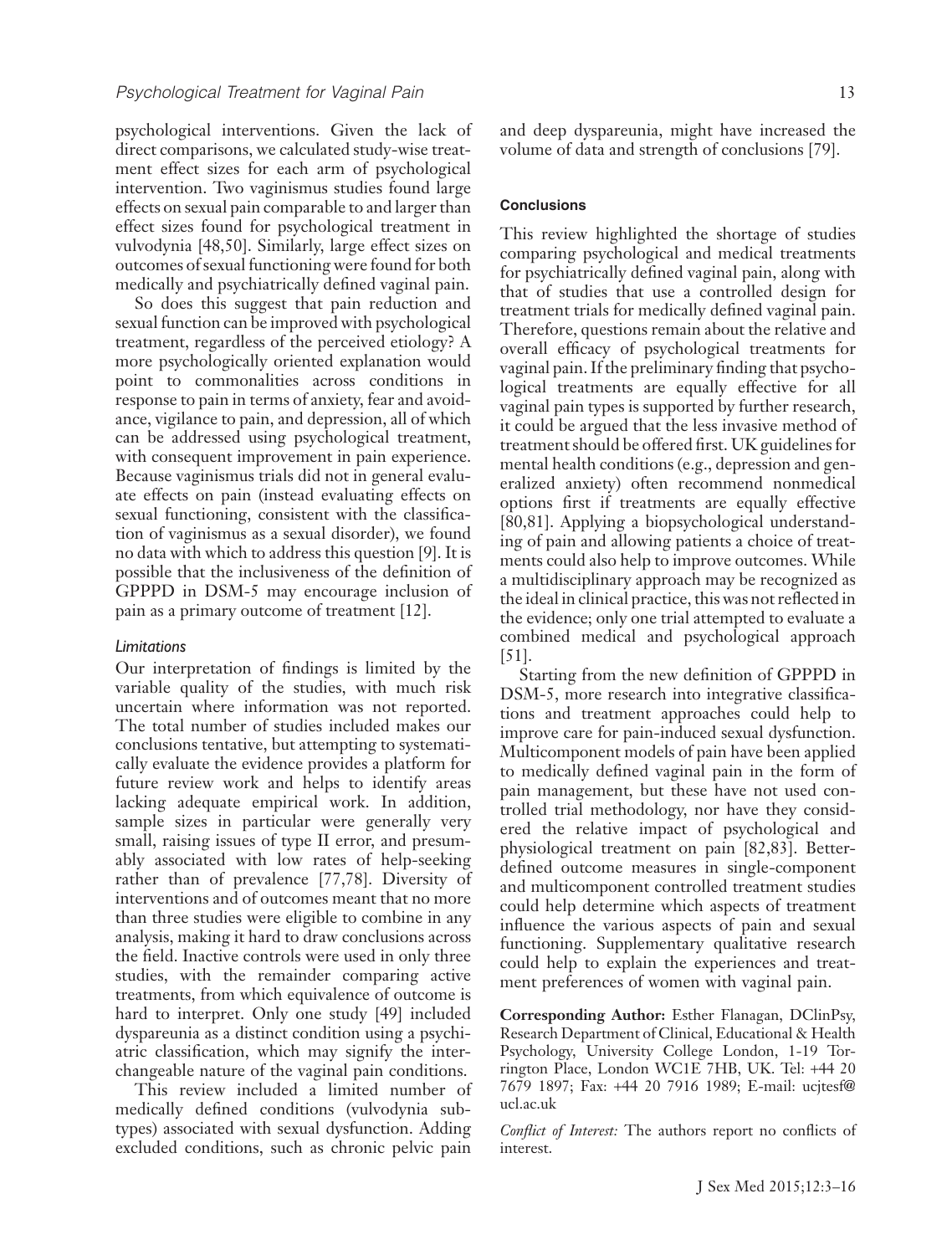#### **References**

- 1 Binik YM. Should dyspareunia be retained as a sexual dysfunction in DSM-V? A painful classification decision. Arch Sex Behav 2005;34:11–21.
- 2 Goldstein AT, Pukall CF, Goldstein I. Female sexual pain disorders: Evaluation and management. Chichester: Wiley-Blackwell; 2009.
- 3 Lonkey NM, Edwards L, Gunter J, Haefner HK. Vulvar pain syndromes: Causes and treatment of vestibulodynia. OBG Management 2011;23:46–60.
- 4 Lotery HE, McClure N, Galask RP. Vulvodynia. Lancet 2004;363:1058–60.
- 5 Haefner HK, Collins ME, Davis GD, Edwards L, Foster DC, Hartmann ED, Kaufman RH, Lynch, PJ, Margesson LJ, Moyal-Barracco M, Piper CK, Reed BD, Stewart EG, Wilkinson EJ. The vulvodynia guideline. J Low Genit Tract Dis 2005;9:40–51.
- 6 Tracey I, Bushnell MC. How neuroimaging studies have challenged us to rethink: Is chronic pain a disease? J Pain 2009; 10:1113–20.
- 7 Masheb RM, Lozano-Blanco C, Kohorn, EI, Minkin MJ, Kerns RD. Assessing sexual function and dyspareunia with the Female Sexual Function Index (FSFI) in women with vulvodynia. J Sex Marital Ther 2004;30:315–24.
- 8 Hallam-Jones R, Wylie KR, Osborne-Cribb J, Harrington C, Walters S. Sexual difficulties within a group of patients with vulvodynia. Sex Relation Ther 2001;16:113–26.
- 9 American Psychiatric Association. Diagnostic and statistical manual of mental disorders, 4th edition. Washington, DC: American Psychiatric Association; 2000.
- 10 Binik YM. The DSM diagnostic criteria for vaginismus. Arch Sex Behav 2010;39:278–91.
- 11 Binik YM. The DSM diagnostic criteria for dyspareunia. Arch Sex Behav 2010;39:292–303.
- 12 American Psychiatric Association. Diagnostic and statistical manual of mental disorders, 5th edition. Washington, DC: American Psychiatric Association; 2013.
- 13 Paavonen J. Diagnosis and treatment of vulvodynia. Ann Med 1995;27:175–81.
- 14 De Kruiff ME, Ter Kuile MM, Weijenborg PTM, van Lankveld JJDM. Vaginismus and dyspareunia: Is there a difference in clinical presentation? J Psychosom Obstet Gynaecol 2000;21:149–55.
- 15 Reissing E, Binik Y, Khalife S, Cohen D, Amsel R. Vaginal spasm, pain, and behaviour: An empirical investigation of the diagnosis of vaginismus. Arch Sex Behav 2004;33:5–17.
- 16 Crombez G, Eccleston C, Van Damme S, Vlaeyen JW, Karoly P. Fear-avoidance model of chronic pain: The next generation. Clin J Pain 2012;28:475–83.
- 17 Borg C, Peters ML, Schultz WW, de Jong PJ. Vaginismus: Heightened harm avoidance and pain catastrophizing cognitions. J Sex Med 2012;9:558–67.
- 18 De Jong PJ, van Overveld M, Schultz WW, Peters ML, Buwalda FM. Disgust and contamination sensitivity in vaginismus and dyspareunia. Arch Sex Behav 2009;38:244–52.
- 19 Melzack R, Wall PD. Pain mechanisms: A new theory. Science 1965;150:971–9.
- 20 Bohm-Starke N. Medical and physical predictors of localized provoked vulvodynia. Acta Obstet Gynecol Scand 2010;89: 1504–10.
- 21 Tympanidis P, Terenghi G, Dowd P. Increased innervation of the vulval vestibule in patients with vulvodynia. Br J Dermatol 2003;148:1021–7.
- 22 Frasson E, Graziottin A, Priori A, Dall'Ora E, Didonè G, Garbin EL, Vicentini S, Bertolasi L. Central nervous system abnormalities in vaginismus. Clin Neurophysiol 2009;120: 117–22.
- 23 Basson R. The recurrent pain and sexual sequelae of provoked vestibulodynia: A perpetuating cycle. J Sex Med 2012;9:2077– 92.
- 24 Vlaeyen JW, Linton SJ. Fear-avoidance and its consequences in chronic musculoskeletal pain: A state of the art. Pain 2000;85:317–32.
- 25 Eccleston C, Crombez G. Worry and chronic pain: A misdirected problem solving model. Pain 2007;132:233–6.
- 26 Lumley MA, Cohen JL, Borszcz GS, Cano A, Radcliffe AM, Porter LS, Schubiner H, Keefe FJ. Pain and emotion: A biopsychosocial review of recent research. J Clin Psychol 2011;67:942–68.
- 27 Tang NK, Salkovskis PM, Hodges A, Wright KJ, Hanna M, Hester J. Effects of mood on pain responses and pain tolerance: An experimental study in chronic back pain patients. Pain 2008;138:392–401.
- 28 Boettger MK, Schwier C, Bär KJ. Sad mood increases pain sensitivity upon thermal grill illusion stimulation: Implications for central pain processing. Pain 2011;152:123–30.
- 29 Payne KA, Binik YM, Amsel R, Khalifé S. When sex hurts, anxiety and fear orient attention towards pain. Eur J Pain 2005;9:427–36.
- 30 Williams AC de C, Eccleston C, Morley S. Psychological therapies for the management of chronic pain (excluding headache) in adults. Cochrane Database Syst Rev 2012;11:CD007407.
- 31 Melnik T, Hawton K, McGuire H. Interventions for vaginismus. Status and date: New search for studies and content updated (no change to conclusions), Cochrane Database Syst Rev 2012;12:CD001760.
- 32 Pacik PT. Vaginismus: Review of current concepts and treatment using botox injections, bupivacaine injections, and progressive dilation with the patient under anesthesia. Aesthetic Plast Surg 2011;35:1160–4.
- 33 Andrews JC. Vulvodynia interventions: Systematic review and evidence grading. Obstet Gynecol Surv 2011;66:299–315.
- 34 Murina F, Bernorio R, Palmiotto R. The use of Amielle vaginal trainers as adjuvant in the treatment of vestibulodynia: An observational multicentric study. Medscape J Med 2008; 10:23.
- 35 Bergeron S, Binik YM, Khalife S, Pagidas K, Glazer HI, Meana M, Amsel R. A randomized comparison of group cognitive–behavioral therapy, surface electromyographic biofeedback, and vestibulectomy in the treatment of dyspareunia resulting from vulvar vestibulitis. Pain 2001;91:297–306.
- 36 Brotto LA, Basson R, Carlson M, Zhu C. Impact of an integrated mindfulness and cognitive behavioural treatment for provoked vestibulodynia (IMPROVED): A qualitative study. Sex Relation Ther 2013;28:3–19.
- 37 LoFrisco BM. Female sexual pain disorders and cognitive behavioral therapy. J Sex Res 2011;48:573–9.
- 38 Nordic Cochrane Centre. Review Manager (RevMan) [computer program]. Version 5.2. Copenhagen: The Cochrane Collaboration; 2012.
- 39 Cohen J. A power primer. Psychol Bull 1992;112:155–9.
- 40 National Institute for Health and Care Excellence. Methodological checklist for randomised controlled trials. London: National Institute for Health and Care Excellence; 2012. Available at: [http://publications.nice.org.uk/the-guidelines-manual](http://publications.nice.org.uk/the-guidelines-manual-appendices-bi-pmg6b/appendix-c-methodology-checklist-randomised-controlled-trials) [-appendices-bi-pmg6b/appendix-c-methodology-checklist](http://publications.nice.org.uk/the-guidelines-manual-appendices-bi-pmg6b/appendix-c-methodology-checklist-randomised-controlled-trials) [-randomised-controlled-trials](http://publications.nice.org.uk/the-guidelines-manual-appendices-bi-pmg6b/appendix-c-methodology-checklist-randomised-controlled-trials) (accessed October 30, 2013).
- 41 Al-Sughayir MA. Vaginismus treatment. Hypnotherapy versus behavior therapy. Neurosciences (Riyadh) 2005;10:163–7.
- 42 Bergeron S, Khalifé S, Glazer HI, Binik YM. Surgical and behavioral treatments for vestibulodynia: Two-and-one-halfyear follow-up and predictors of outcome. Obstet Gynecol 2008;111:159–66.
- 43 Desrochers G, Bergeron S, Khalifé S, Dupuis MJ, Jodoin M. Provoked vestibulodynia: Psychological predictors of topical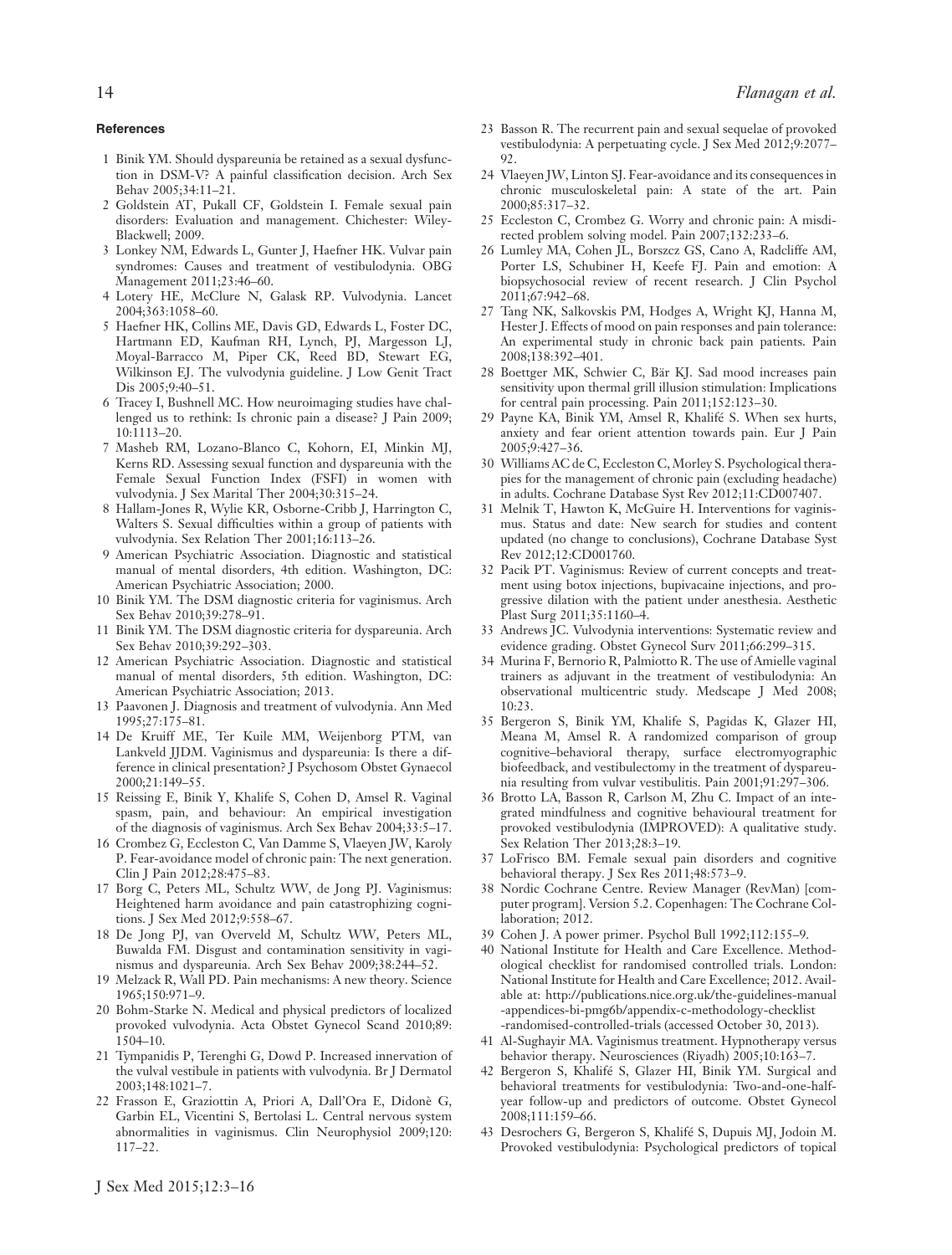and cognitive-behavioral treatment outcome. Behav Res Ther 2010;48:106–15.

- 44 Brown CS, Wan J, Bachmann G, Rosen R. Self-management, amitriptyline, and amitripyline plus triamcinolone in the management of vulvodynia. Womens Health (Larchmt) 2009;18: 163–9.
- 45 Danielsson I, Torstensson T, Brodda-Jansen G, Bohm-Starke N. EMG biofeedback versus topical lidocaine gel: A randomized study for the treatment of women with vulvar vestibulitis. Acta Obstet Gynecol Scand 2006;85:1360–7.
- 46 Masheb RM, Kerns RD, Lozano C, Minkin MJ, Richman S. A randomized clinical trial for women with vulvodynia: Cognitive–behavioral therapy vs. supportive psychotherapy. Pain 2009;141:31–40.
- 47 Schnyder U, Schnyder-Lüthi C, Ballinari P, Blaser A. Therapy for vaginismus: in vivo versus in vitro desensitization. Can J Psychiatry 1998;43:941–4.
- 48 Ter Kuile MM, Melles R, de Groot HE, Tuijnman-Raasveld CC, van Lankveld JJ. Therapist-aided exposure for women with lifelong vaginismus: A randomized waiting-list control trial of efficacy. J Consult Clin Psychol 2013;81:1127–36.
- 49 Van Lankveld JJ, Everaerd W, Grotjohann Y. Cognitivebehavioral bibliotherapy for sexual dysfunctions in heterosexual couples: A randomized waiting-list controlled clinical trial in the Netherlands. J Sex Res 2001;38:51–67.
- 50 Van Lankveld JJ, Ter Kuile MM, de Groot HE, Melles R, Nefs J, Zandbergen M. Cognitive–behavioral therapy for women with lifelong vaginismus: A randomized waiting-list controlled trial of efficacy. J Consult Clin Psychol 2006;74:168–78.
- 51 Weijmar Schultz WCM, Gianotten WL, Van der Meijden WI, Van de Wiel HBM, Blindeman L, Chadha S, Drogendijk AC. Behavioral approach with or without surgical intervention to the vulvar vestibulitis syndrome: A prospective randomized and non-randomized study. J Psychosom Obstet Gynaecol 1996;17:143–8.
- 52 Donders GG, Bellen G. Cream with cutaneous fibroblast lysate for the treatment of provoked vestibulodynia: A doubleblind randomized placebo-controlled crossover study. J Low Genit Tract Dis 2012;16:427–36.
- 53 Donders GG, Dreher F, Bellen G, Fiews S. Safety and efficacy of human fibroblast lysate cream for provoked localized vulvodynia. J Am Acad Dermatol 2013;68:AB62.
- 54 Foster DC, Dworkin RH, Wood RW. Effects of intradermal foot and forearm capsaicin injections in normal and vulvodynia-afflicted women. Pain 2005;117:128–36.
- 55 Foster DC, Kotok MB, Huang LS, Watts A, Oakes D, Howard FM, Poleshuck EL, Stodgell CJ, Dworkin RH. Oral desipramine and topical lidocaine for vulvodynia: A randomized controlled trial. Obstet Gynecol 2010;116:583–93.
- 56 Farajun Y, Zarfati D, Abramov L, Livoff A, Bornstein J. Enoxaparin treatment for vulvodynia: A randomized controlled trial. Obstet Gynecol 2012;120:565–72.
- 57 Bornstein J, Zarfati D, Goldik Z, Abramovici H. Perineoplasty compared with vestibuloplasty for severe vulvar vestibulitis. Br J Obstet Gynaecol 1995;102:652–5.
- 58 Bornstein J, Abramovici H. Combination of subtotal perineoplasty and interferon for the treatment of vulvar vestibulitis. Gynecol Obstet Invest 1997;44:53–6.
- 59 Bornstein J, Livnat G, Stolar Z, Abramovici H. Pure versus complicated vulvar vestibulitis: A randomized trial of fluconazole treatment. Gynecol Obstet Invest 2000;50:194–7.
- 60 Bornstein J, Tuma R, Farajun Y, Azran A, Zarfati D. Topical nifedipine for the treatment of localized provoked vulvodynia: A placebo-controlled study. J Pain 2010;11:1403–9.
- 61 Petersen CD, Giraldi A, Lundvall L, Kristensen E. Botulinum toxin type A—a novel treatment for provoked vestibulodynia? Results from a randomized, placebo controlled, double blinded study. J Sex Med 2009;6:2523–37.
- 62 Murina F, Bianco V, Radici G, Felice R, Di Martino M, Nicolini U. Transcutaneous electrical nerve stimulation to
- treat vestibulodynia: A randomised controlled trial. Br J Obstet Gynaecol 2008;115:1165–70. 63 Murina F, Graziottin A, Felice R, Radici G, Tognocchi C. Vestibulodynia: Synergy between palmitoylethanolamide + transpolydatin and transcutaneous electrical nerve stimulation.
- J Low Genit Tract Dis 2013;17:111–6. 64 Nyirjesy P, Sobel JD, Weitz MV, Leaman DJ, Small MJ, Gelone SP. Cromolyn cream for recalcitrant idiopathic vulvar vestibulitis: Results of a placebo controlled study. Sex Transm Infect 2001;77:53–7.
- 65 Peters K, Carrico D, Boura J. Apremilast: A possible new treatment for vulvar pain—clinical trial results. Neurourol Urodyn 2011;30:965.
- 66 Fowler RS. Vulvar vestibulitis: Response to hypocontactant vulvar therapy. J Low Genit Tract Dis 2000;4:200–3.
- 67 McKay E, Kaufman RH, Doctor U, Berkova Z, Glazer H, Redko V. Treating vulvar vestibulitis with electromyographic biofeedback of pelvic floor musculature. J Reprod Med 2001;46:337–42.
- 68 Bazin S, Lefebvre J, Fortier M, Brisson J, Brouillette F, Bujold E, Bouchard C. [Evaluation of an estrogen vaginal cream for the treatment of dyspareunia: A double-blind randomized trial]. J Obstet Gynaecol Can 2011;33:838–43.
- 69 Zukerman Z, Roslik Y, Orvieto R. [Treatment of vaginismus with the Paula Garburg sphincter muscle exercises]. Harefuah 2005;144:246–8.
- 70 Ter Kuile MM, van Lankveld JJ, Groot ED, Melles R, Neffs J, Zandbergen M. Cognitive-behavioral therapy for women with lifelong vaginismus: Process and prognostic factors. Behav Res Ther 2007;45:359–73.
- 71 Bohm-Starke N Brodda-Jansen G, Linder J, Danielsson I. The result of treatment on vestibular and general pain thresholds in women with provoked vestibulodynia. Clinical J Pain 2007;23: 598–604.
- 72 McGuire H, Hawton KKE. Interventions for vaginismus. Cochrane Database Syst Rev 2001;(2):CD001760.
- 73 Updike GM, Wiesenfeld HC. Insight into the treatment of vulvar pain: A survey of clinicians. Am J Obstet Gynecol 2005;193:1404–9.
- 74 Mandal D, Nunns D, Byrne M, McLelland J, Rani R, Cullimore, J, Bansal D, Brackenbury F, Kirtschig G, Wier M. Guidelines for the management of vulvodynia. Br J Dermatol 2010;162:1180–5.
- 75 Engeler D, Baranowski AP, Borovicka J, Cottrell A, Dinis-Oliveira P, Elneil S, Hughes J, Messelink EJ, van Ophoven A, Reisman Y, Williams AC de C. The 2013 EAU guidelines on chronic pelvic pain: is management of chronic pelvic pain a habit, a philosophy, or a science? 10 years of development. Eur Urol 2014;64:431–9.
- 76 Wampold BE, Minami T, Baskin TW, Callen Tierney S. A meta-(re)analysis of the effects of cognitive therapy versus "other therapies" for depression. J Affect Disord 2002;68:159– 65.
- 77 Moore RA, Gavaghan D, Tramer MR, Collins SL, McQuay HJ. Size is everything—large amounts of information are needed to overcome random effects in estimating direction and magnitude of treatment effects. Pain 1998;78:209– 16.
- 78 Moreira ED, Brock G, Glasser DB, Nicolosi A, Laumann EO, Paik A, Wang T, Gingell C. Help-seeking behaviour for sexual problems: The Global Study of Sexual Attitudes and Behaviors. Int J Clin Pract 2005;59:6–16.
- 79 Verit FF, Verit A, Yeni E. The prevalence of sexual dysfunction and associated risk factors in women with chronic pelvic pain: A cross-sectional study. Arch Gynecol Obstet 2006;274:297– 302.